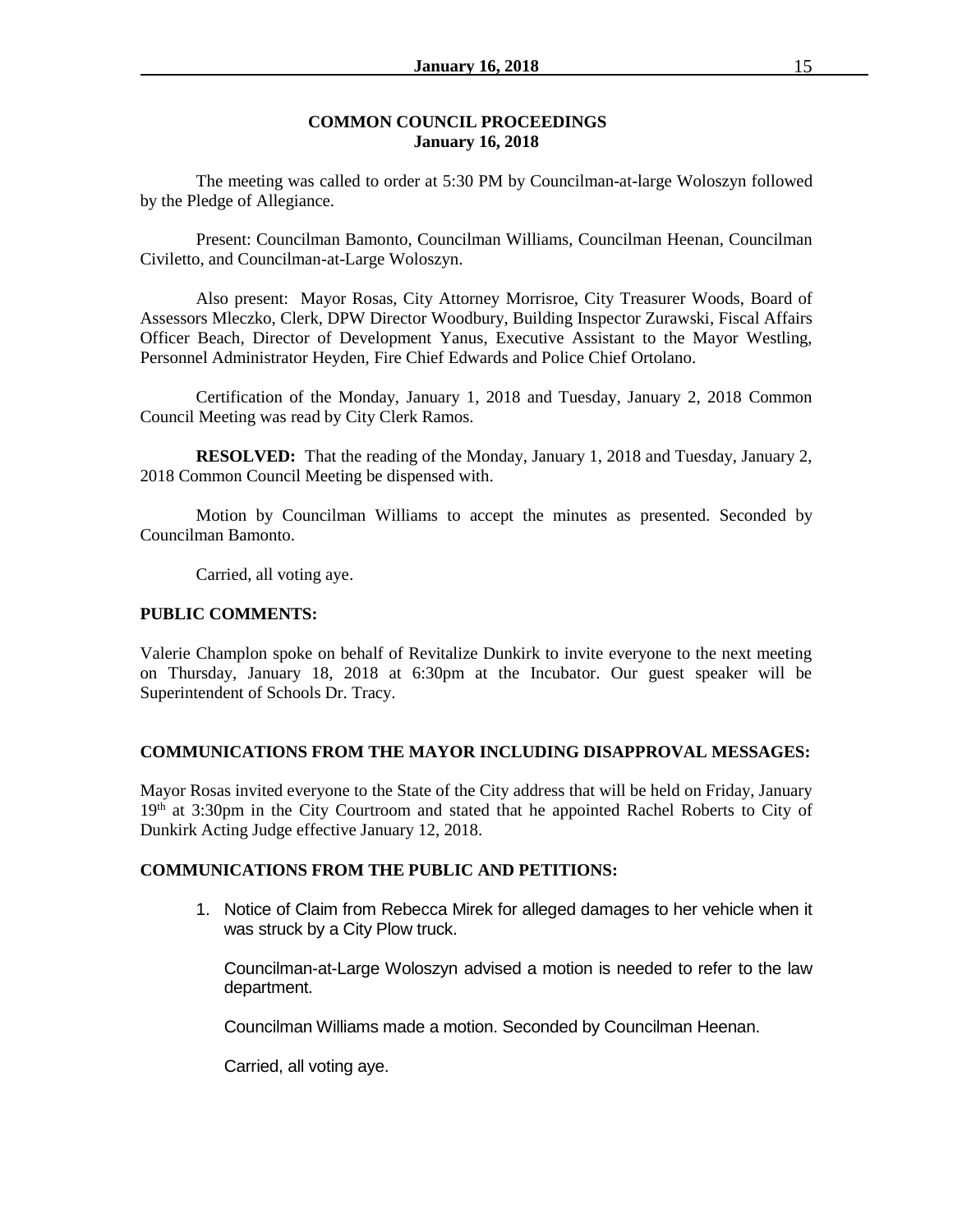2. Notice of Claim from Ken Drummond for alleged damages to his rims when he hit an unfilled pothole.

Councilman-at-Large Woloszyn advised a motion is needed to refer to the law department.

Councilman Williams made a motion. Seconded by Councilman Bamonto.

Carried, all voting aye.

### **REPORTS OF STANDING COMMITTEES, BOARDS AND COMMISSIONS: UNFINISHED BUSINESS:**

Councilman Williams stated that the DPW Meeting has been changed to Tuesday, January 30<sup>th</sup> at 4:00pm in the Mayors Conference Room also stated that he attended the Board of Education Meeting on Thursday, they talked about an SRO position and afterward some of the teachers and parents that were there seemed to think that the council or the Mayor were stopping it. I just want it to be on the record that the SRO position has not come before this council yet. We are not holding up anything. I think it would be a smart thing for the School District to do it but I also realize that it is a School Board issue not a City Council issue. We would be doing something that would authorize the Mayor to get into negotiations for that. The other thing that happened when I was there when the Superintendent mentioned he was speaking to someone about the SRO position, I was kind of shocked that he mentioned he was talking to the PBA President, not the Mayor or the City Attorney so I just wanted to ask the Mayor if that's our Administrations policy to have the front line staff do negotiations for that or if you are planning on sending someone else.

Mayor Rosas stated that he was unaware that the meeting was taking place. The Superintendent and I have had discussion since that meeting and I have reached out to our PBA President and our Police Chief to have discussion and I believe we are all on the same page. I believe what we want is an SRO in the School. Ultimately the responsibility to pay for that decision lies with the School District. The City as far as I am concerned will do anything and everything that we can to help facilitate so that can happen. I was disappointed that the meeting took place and I was not included. I understand your position; I also spoke with Councilman Civiletto on this issue who also attended that same meeting. I cannot speak on behalf of the Superintendent or the PBA President I can only say to you that I am willing to work with them. I have already spoken with the Superintendent and advised him that if he wishes to have any further discussion on this issue that I would be the person he would need to contact. In no way did I delegate that duty to have the City represented by the frontline staff regardless of their position with the union, I would never do that.

Councilman Bamonto stated that the Personnel Meeting will be Wednesday, January 31 at 4:00pm in the Mayors Conference Room and inquired to DPW Director Woodbury if there is anything being done on Howard Avenue with this weather we are having.

DPW Director Woodbury stated that the contractor is still there working.

Councilman Civiletto stated that there was a Safety Committee Meeting last week and there was an exploratory Introduction to the Code Red system. Code Red is a system that sends out a text alert to citizens with emergency information if they sign up for it. There is a meeting for the City of Dunkirk Vacant Property Task Force on Tuesday, January 30 at 6:00pm-8:00pm.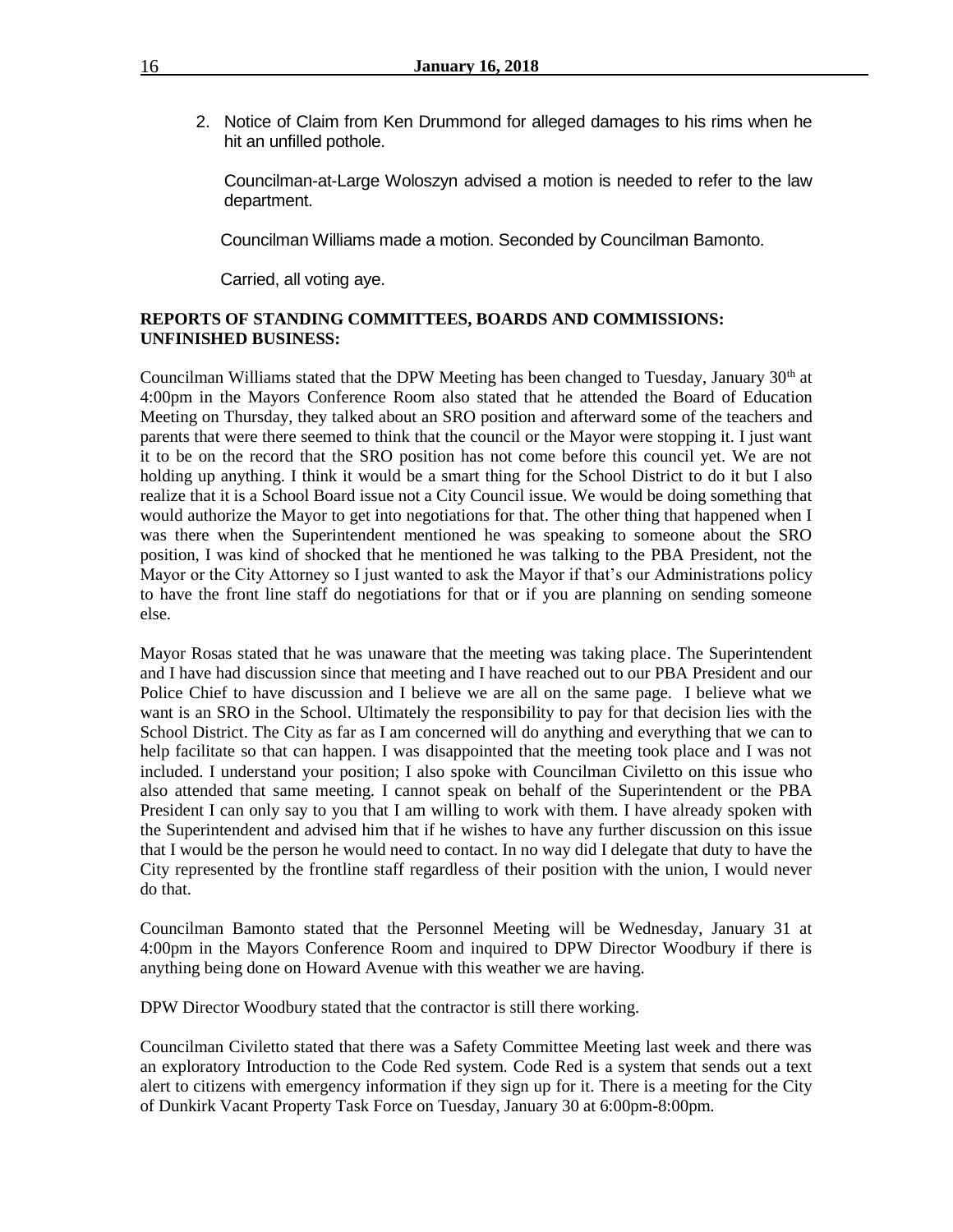Councilman-at-Large Woloszyn stated there is a Finance Committee Meeting on Thursday, January 18 at 4:00pm.

### **UNFINISHED BUSINESS:**

None

### **PREFILED RESOLUTIONS:**

### **RESOLUTION #12 -2018 January 16, 2018**

### **BY: ENTIRE COUNCIL**

### **AUTHORIZING AGREEMENT FOR CONSULTANT SERVICES FOR CITY OF DUNKIRK SMART GROWTH CAPITAL INITIATIVE CENTRAL CONNECTIONS PROJECT (Barton and Loguidice)**

**WHEREAS,** the City of Dunkirk has been awarded \$2,500,000 through the Buffalo Billion Phase II funding to develop a pedestrian and bicycle trail, along with a cohesive marketing, branding, and signage system to connect the City of Dunkirk and its waterfront with the Village of Fredonia and SUNY Fredonia along Central Avenue in both Dunkirk and Fredonia; and

**WHEREAS,** professional consultant services are required to develop the plans, engineering, and permitting pieces, and Barton and Loguidice, is ready, willing and able to provide such services for the City in a good and workmanlike manner as determined by the Director of Planning and Development under her responsibility and authority by the City Code, and with the further consideration that Barton and Loguidice, comes highly recommended from the nearby communities that have done similar projects; now, therefore be it

**RESOLVED,** that the Mayor is authorized and directed to execute an agreement of services, on behalf of the City of Dunkirk, with Barton and Loguidice, 443 Electronics Parkway Liverpool, NY 13088, to plan, engineer, and implement, the City's Central Connections Project for the benefit of the community with a cost not to exceed a total of ninety eight thousand four hundred dollars (\$98,400); and be it finally

**RESOLVED,** that the revenue, and appropriations for this project be set up by Fiscal Affairs as an income and expense in a separate City Fund, and that any and all consultant contract administration services be paid from the expense line of said Fund.

Carried, all voting aye.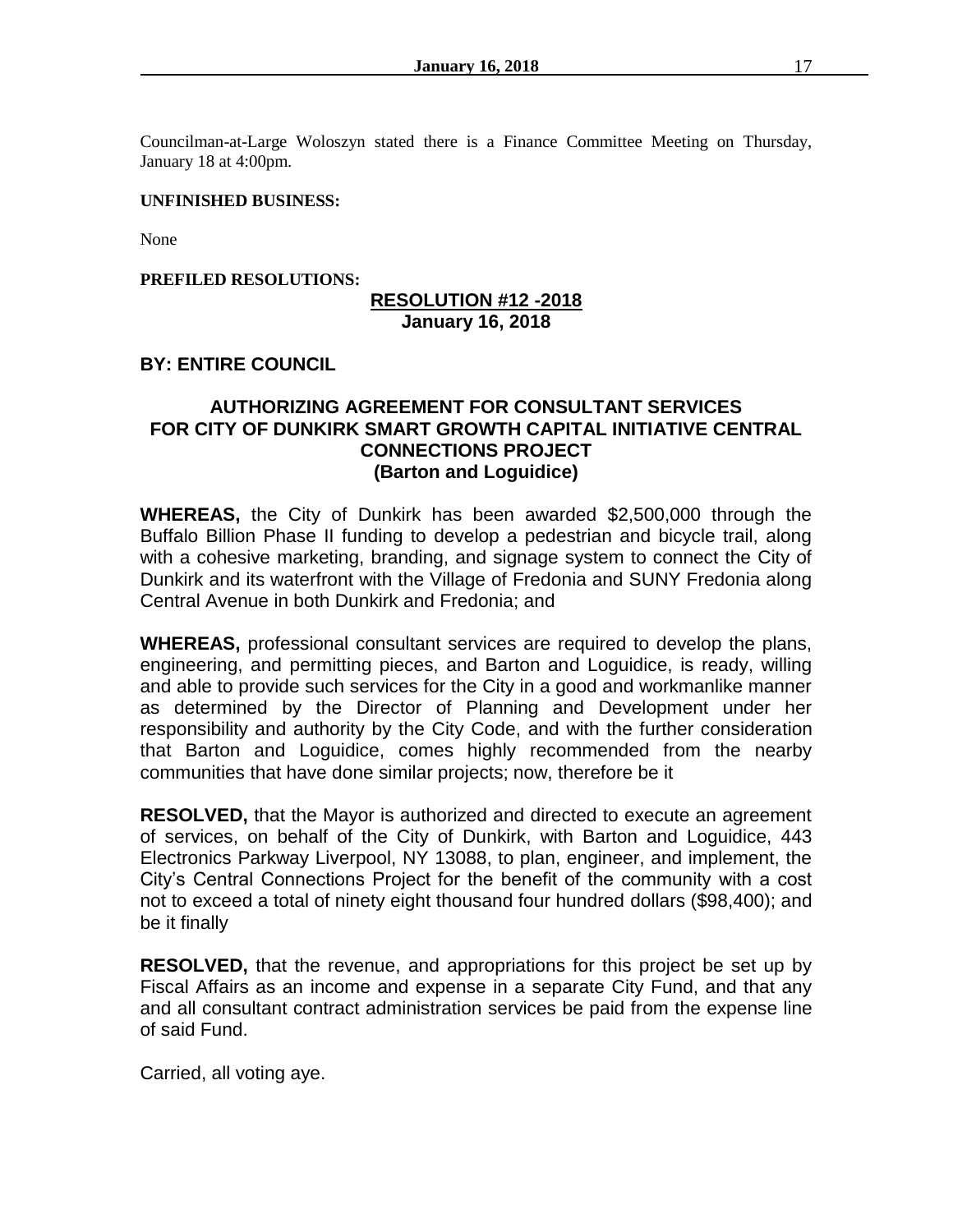## **RESOLUTION #13 -2018 January 16, 2018**

# **BY: ENTIRE COUNCIL**

## **AUTHORIZING AGREEMENT FOR CONSULTANT SERVICES FOR CITY OF DUNKIRK SMART GROWTH CAPITAL INITIATIVE PIER AND HARBOR PROJECTS (Barton and Loguidice)**

**WHEREAS,** the City of Dunkirk has been awarded \$2,500,000 through the Buffalo Billion Phase II funding to enhance the Dunkirk Pier and harbor to include an increase in green space and recreation amenities, as well as improved connections between the pier and waterfront trail system; and

**WHEREAS,** professional consultant services are required to develop a Site Program and Conceptual Design, and Barton and Loguidice, is ready, willing and able to provide such services for the City in a good and workmanlike manner as determined by the Director of Planning and Development under her responsibility and authority by the City Code, and with the further consideration that Barton and Loguidice, comes highly recommended from the nearby communities that have done similar projects; now, therefore be it

**RESOLVED,** that the Mayor is authorized and directed to execute an agreement of services, on behalf of the City of Dunkirk, with Barton and Loguidice, 443 Electronics Parkway Liverpool, NY 13088, to program and design, the City's Pier and Harbor for the benefit of the community with a cost not to exceed a total of sixty six thousand eight hundred dollars (\$66,800); and be it finally

**RESOLVED,** that the revenue, and appropriations for this project be set up by Fiscal Affairs as an income and expense in a separate City Fund, and that any and all consultant contract administration services be paid from the expense line of said Fund.

Carried, all voting aye.

## **RESOLUTION #14 -2018 January 16, 2018**

# **BY: ENTIRE COUNCIL**

# **AUTHORIZING AGREEMENT FOR CONSULTANT SERVICES FOR CITY OF DUNKIRK SMART GROWTH CAPITAL INITIATIVE BRANDING AND MARKETING PROJECTS (Block Club)**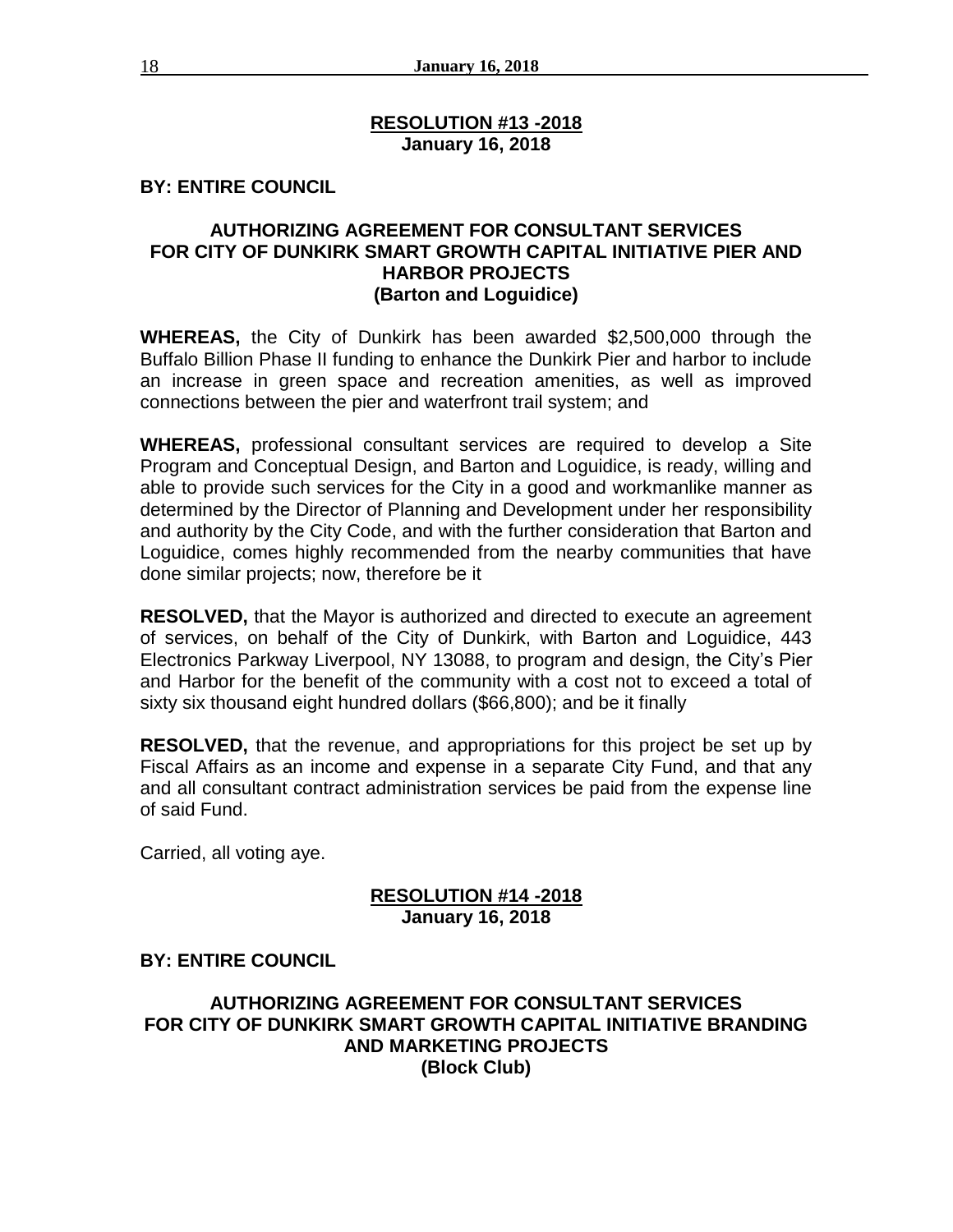**WHEREAS,** the City of Dunkirk has been awarded \$2,500,000 through the Buffalo Billion Phase II funding to develop branding and marketing for Dunkirk's Downtown and Waterfront, along with a signage system to connect the City of Dunkirk and its waterfront with the Village of Fredonia and SUNY Fredonia along Central Avenue in both Dunkirk and Fredonia; and

**WHEREAS,** professional consultant services are required to develop the marketing and branding pieces, and Block Club, is ready, willing and able to provide such services for the City in a good and workmanlike manner as determined by the Director of Planning and Development under her responsibility and authority by the City Code, and with the further consideration that Block Club, comes highly recommended from the nearby communities that have done similar projects; now, therefore be it

**RESOLVED,** that the Mayor is authorized and directed to execute an agreement of services, on behalf of the City of Dunkirk, with Block Club, 729 Main St., Buffalo, NY 14203, to develop branding and marketing for, the City's Central Connections Project for the benefit of the community with a cost not to exceed a total of forty nine thousand five hundred dollars (\$49,500); and be it finally

**RESOLVED,** that the revenue, and appropriations for this project be set up by Fiscal Affairs as an income and expense in a separate City Fund, and that any and all consultant contract administration services be paid from the expense line of said Fund.

Carried, all voting aye.

## **RESOLUTION #15-2018 January 16, 2018**

# **BY: ENTIRE COUNCIL**

# **STATE ENVIRONMENTAL QUALITY REVIEW ACT ("SEQRA") DETERMINATION OF ENVIRONMENTAL SIGNIFICANCE NEGATIVE DECLARATION**

**WHEREAS**, the City of Dunkirk, in compliance with the New York State Environmental Quality Review Act (SEQRA), has reviewed the City of Dunkirk's BOA Phase II Plan. The City of Dunkirk's Planning and Development Department has reviewed the Part I Full Environmental Assessment Form (EAF) and has completed Part II and Part III of the Full Environmental Assessment Form; and;

**WHEREAS**, the BOA Phase II Plan has been classified as a "Type I" action under SEQRA, as the project consists of the adoption of a local municipal plan that could have impacts on the land use which is subject to SEQRA review; and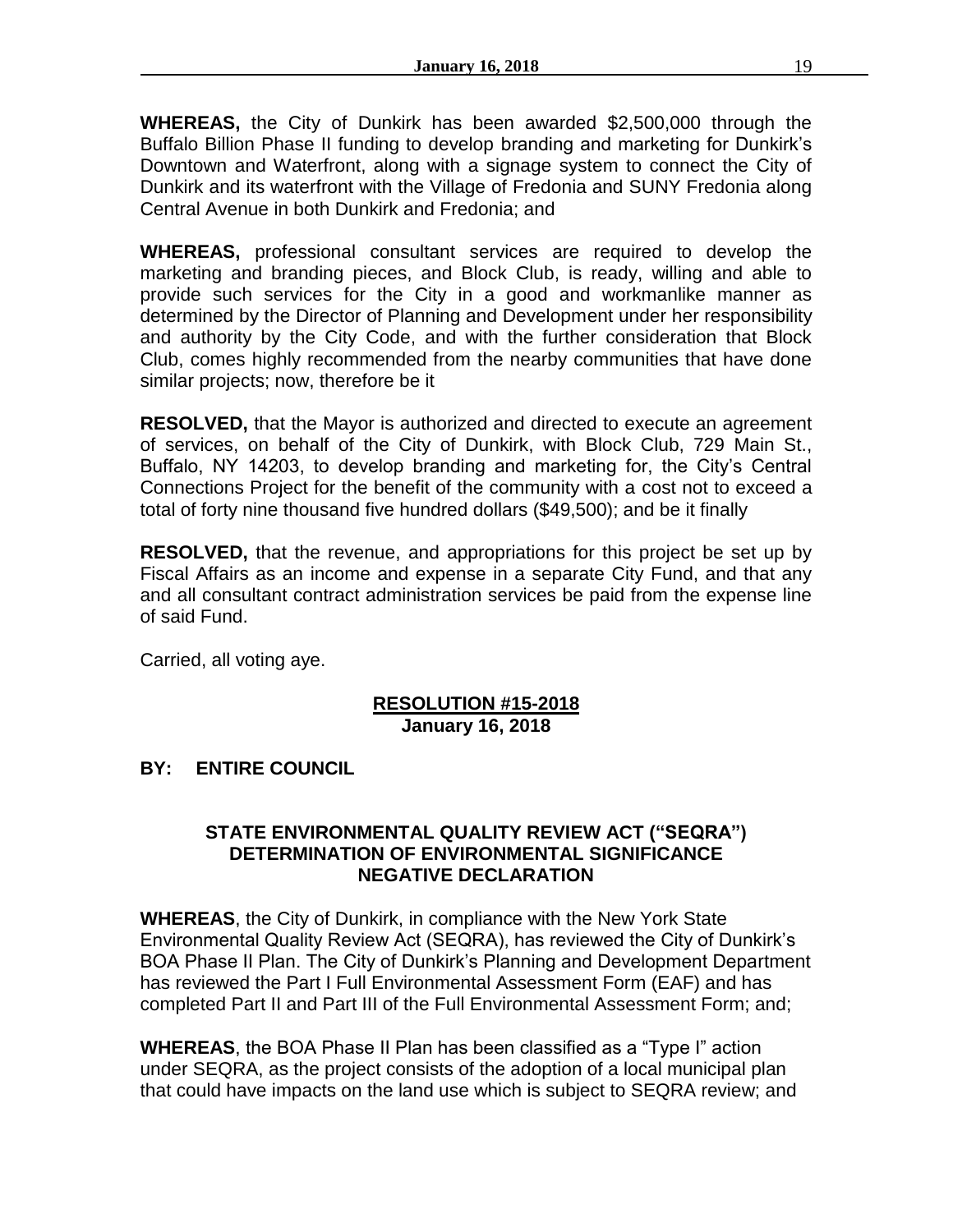**WHEREAS**, the City of Dunkirk has determined the proposed plan as a negative declaration, which will have no significant impact on the environment or is otherwise precluded from environmental review under Environmental Conservation Law, Article 8; now, therefore, be it

**RESOLVED**, that the Common Council of the City of Dunkirk, after considering the action proposed herein, has reviewed the criteria in Section 6 NYCRR 617.5(c)(2) and determines that the Type I action is a negative declaration; and, be it further

**RESOLVED**, that the Mayor is hereby authorized and directed to sign required documentation indicating that the proposed action is of Non-Significance and a Negative Declaration that will not result in a significant adverse environmental impact.

Carried, all voting aye.

# **RESOLUTION #16-2018**

### **January 16, 2018**

## **BY: COUNCILMAN CIVILETTO and COUNCILMAN BAMONTO AUTHORIZING AGREEMENT FOR THE ADOPTION OF THE CHAUTAUQUA COUNTY JURISDICTIONAL ALL-HAZARD MITIGATION PLAN**

**WHEREAS,** the City of Dunkirk recognizes the threat that natural hazards pose to people and property with the City; and

**WHEREAS,** the City has prepared a multi-hazard mitigation plan, hereby known as the Chautauqua County Jurisdictional All-Hazard Mitigation Plan in accordance with the Disaster Mitigation Act of 2000; and

**WHEREAS,** the Chautauqua County Jurisdictional All-Hazard Mitigation Plan identifies mitigation goals and actions to reduce or eliminate long-term risk to people and property in the City from the impacts of future hazards and disasters; and

**WHEREAS,** adoption by the City of Dunkirk Common Council demonstrates their commitment to the hazard mitigation and achieving the goals outlined in the Chautauqua County Jurisdictional All-Hazard Mitigation Plan; now, therefore be it **RESOLVED,** the City of Dunkirk Common Council adopts the Chautauqua County Jurisdictional All-Hazard Mitigation Plan.

Carried, all voting aye.

# **RESOLUTION #17-2018 January 16, 2018**

# **BY: COUNCILMAN CIVILETTO, COUNCILMAN BAMONTO, and COUNCILMAN WILLIAMS**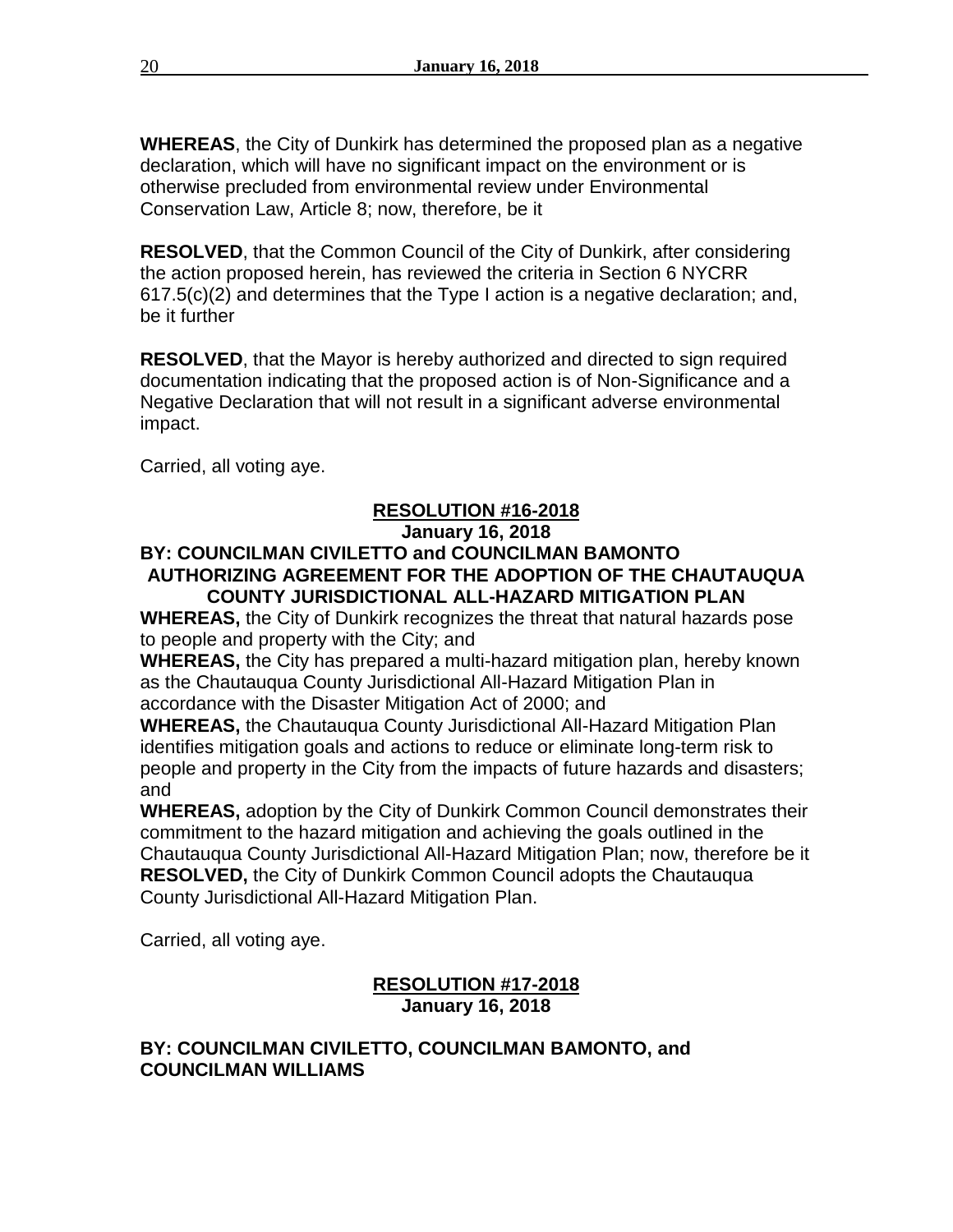# **AUTHORIZATION TO BAG ALL INOPERABLE PARKING METERS IN THE CITY UNTIL DEEMED OPERABLE**

**WHEREAS,** some parking meters in the City of Dunkirk do not function properly; and

**WHEREAS,** this situation creates a disadvantage to certain businesses throughout the business district within the City of Dunkirk; and

**WHEREAS,** this same situation creates an undue burden to the City Clerk's office, the Treasurer, the Judge and the Police Department; and

**WHEREAS,** the citizens who park their vehicles are not aware of the current situation concerning the working order of the meters and the correct procedures to follow if they do not function properly; and

**WHEREAS,** the City of Dunkirk Common Council recognizes that the situation creates inequity, as some businesses and owners of the parked vehicles confront inoperable meters; now, therefore be it

**RESOLVED,** the City of Dunkirk Common Council authorizes the Mayor and the responsible departments to bag and tag said meters with an "Out of Order" message until such time that these meters can be deemed to be in working order.

Councilman Civiletto made a motion to table. Seconded by Councilman Heenan.

TABLED.

All voting aye.

**NEW BUSINESS:**

# **RESOLUTION # 18-2018 January 16, 2018**

# **BY COUNCILMAN BAMONTO:**

# **ACCEPTING GENERAL CONSTRUCTION CONTRACT FOR WRIGHT PARK RENOVATIONS**

**WHEREAS,** following public advertisement, four sealed bids were received on January 9, 2018, for required work at Wright Park – in the amounts of \$909,125 and \$839,000 and \$624,345 and \$769,000; and,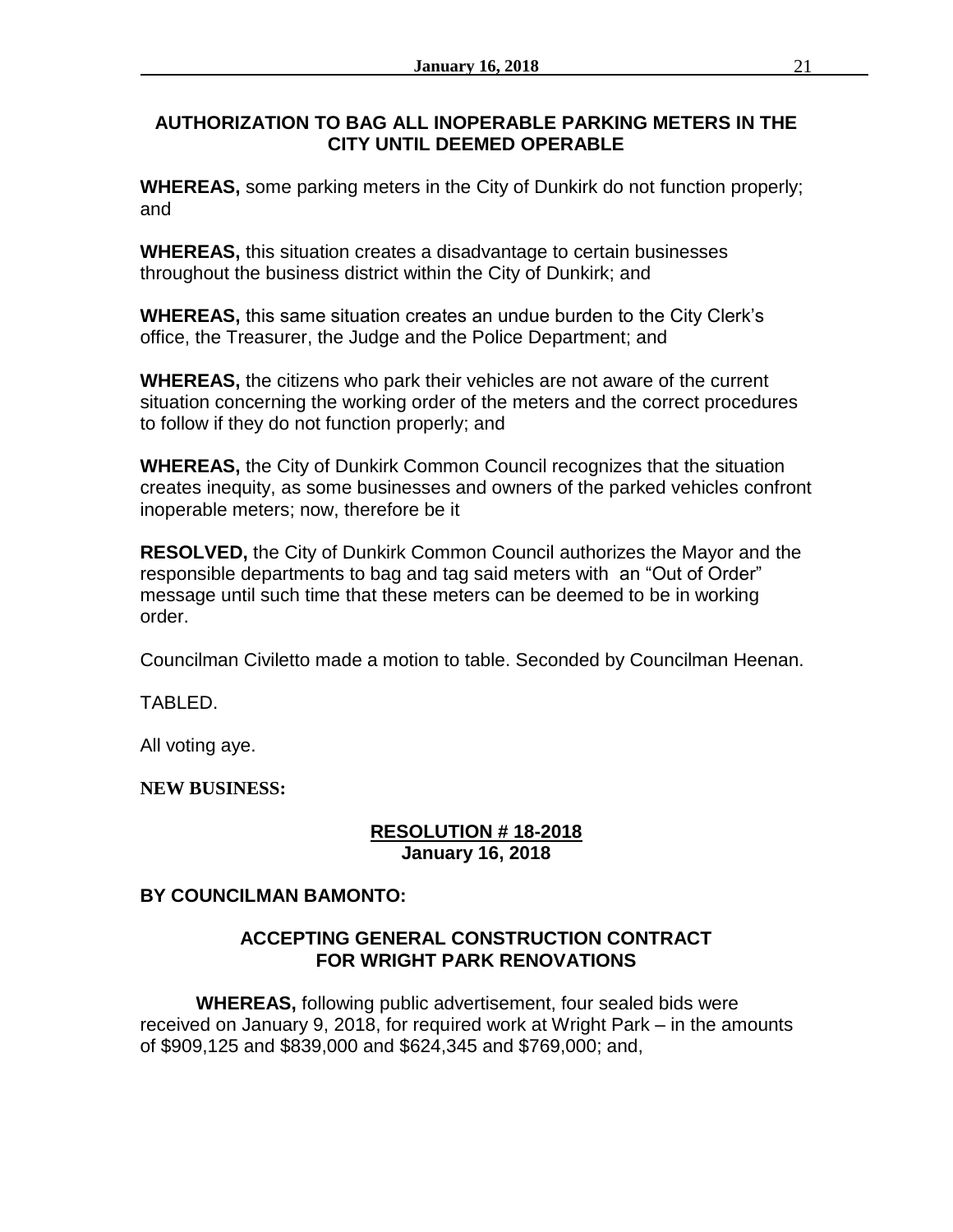**WHEREAS**, the low bid of \$624,345 from Titan Development Inc. 8534 Seaman Rd, Gasport, NY 14067, is still \$144,655 under the next lowest bid; and,

**WHEREAS**, the bid has been deemed responsible by City Development and by the City's Consulting Architect, who recommend quickly accepting this bid so the work can be started; now, therefore be it

**RESOLVED,** that the Mayor is hereby authorized and directed to execute a contract for Wright Park Renovations totaling \$624,345 with Titan Development Inc. 8534 Seaman Rd, Gasport, NY 14067, contingent upon the contractor first meeting all approvals the grant received from New York State Office of Parks Recreation and Historic Preservation, by Mayor Rosas, and the City Development Department for this project.

Carried, all voting aye.

## **RESOLUTION # 19-2018 January 16, 2018**

### **BY COUNCILMAN BAMONTO:**

## **ACCEPTING PLUMBING CONSTRUCTION CONTRACT FOR WRIGHT PARK RENOVATIONS**

**WHEREAS,** following public advertisement, three sealed bids were received on January 9, 2017, for required plumbing work at Wright Park – in the amounts of \$15,902 and \$22,000 and \$19,996; and,

**WHEREAS**, the low bid of \$15,902 from Ciancio Mechanical, INC. 321 Crescent Street, Jamestown, NY 14701, is still \$4,094 under the next lowest bid; and,

**WHEREAS**, the bid has been deemed responsible by City Development and by the City's Consulting Architect, who recommend quickly accepting this bid so the work can be started; now, therefore be it

**RESOLVED,** that the Mayor is hereby authorized and directed to execute a plumbing contract for Wright Park Renovations totaling \$15,902 with Ciancio Mechanical, INC. 321 Crescent Street, Jamestown, NY 14701, contingent upon contractor first meeting all approvals of the grant received from New York State Office of Parks, Recreation, and Historic Preservation, by Mayor Rosas, and the City Development Department for this project.

Carried, all voting aye.

### **ADJOURNMENT:**